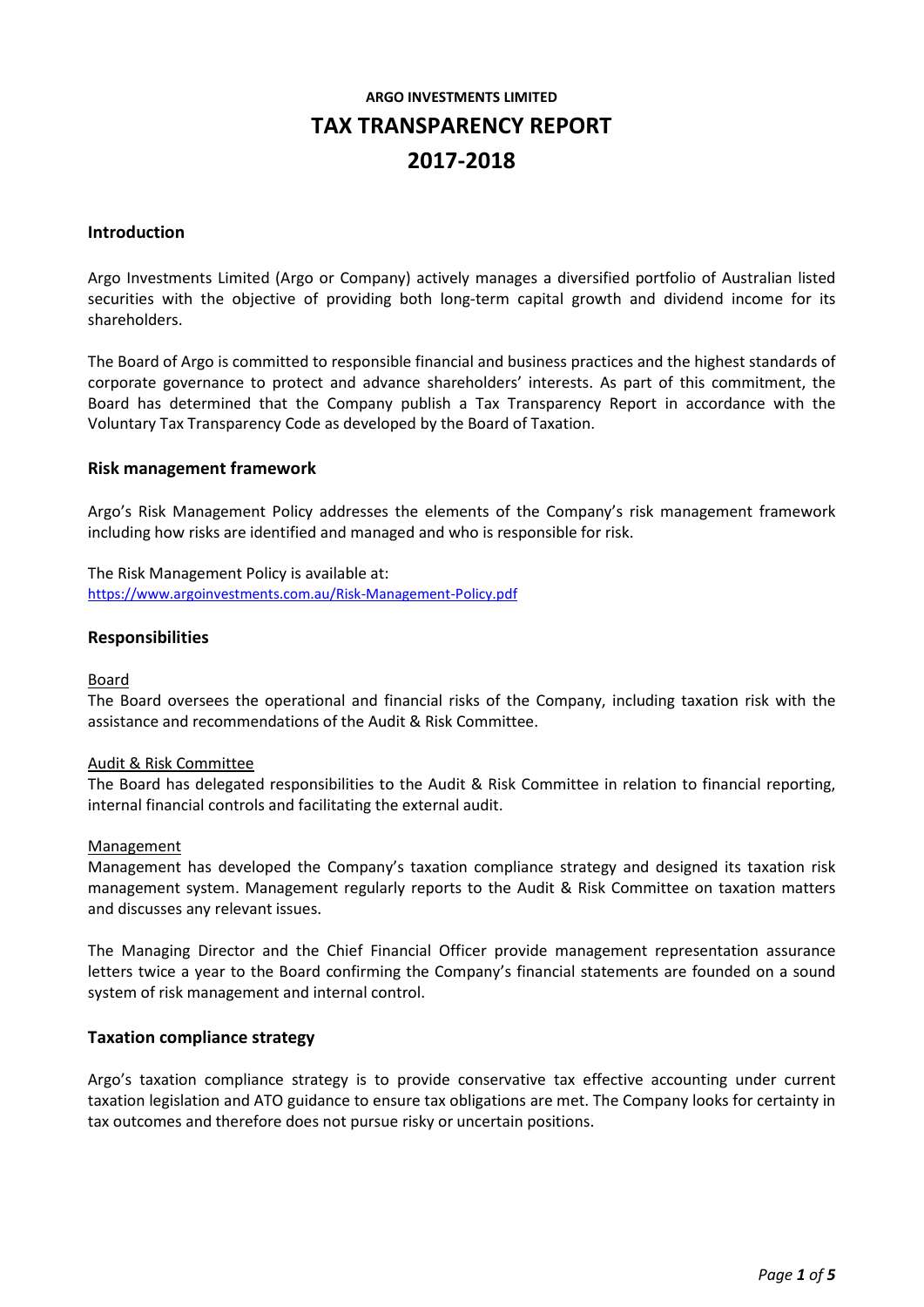## **Taxation risk management**

In accordance with the Company's risk management framework, the Company's business environment is regularly reviewed for new taxation risks and its current taxation risks are continually monitored.

Argo's risk management and internal control systems ensure compliance by the Company with its taxation obligations.

Management consults the Company's external auditor and tax advisers, PricewaterhouseCoopers (PWC) on all significant transactions and medium/high taxation risk matters to ensure correct application to enable the Company to meet its taxation obligations.

#### Taxation risk controls

To reduce the risk of misstatement in the calculation and provision for taxation, the Company has the following controls in place:

- As part of the half-year review and full-year audit, PWC review the Company's provision for tax payable and confirm the franking account and Listed Investment Company (LIC) capital gain account balances;
- PWC annually review and confirm accounting and tax treatment of investment transactions to ensure treatment is consistent with ATO legislation, guidance and class rulings; and
- Management prepares the Company's annual tax return and engages PWC to review and lodge it.

### **Income tax reconciliations**

A reconciliation of Argo's accounting profit to its income tax expense is included in Note 4 of the Company's 2018 Annual Report in accordance with International Financial Reporting Standards (IFRS).

The Company provides the following information to enhance transparency of Argo's tax outcomes in accordance with the Voluntary Tax Transparency Code:

- 1) Reconciliation of accounting profit for the year ended 30 June 2018 to income tax paid or payable;
- 2) Effective company tax rates; and
- 3) Reconciliation of tax liability payable at 30 June 2018 to tax paid for the 2017-18 year.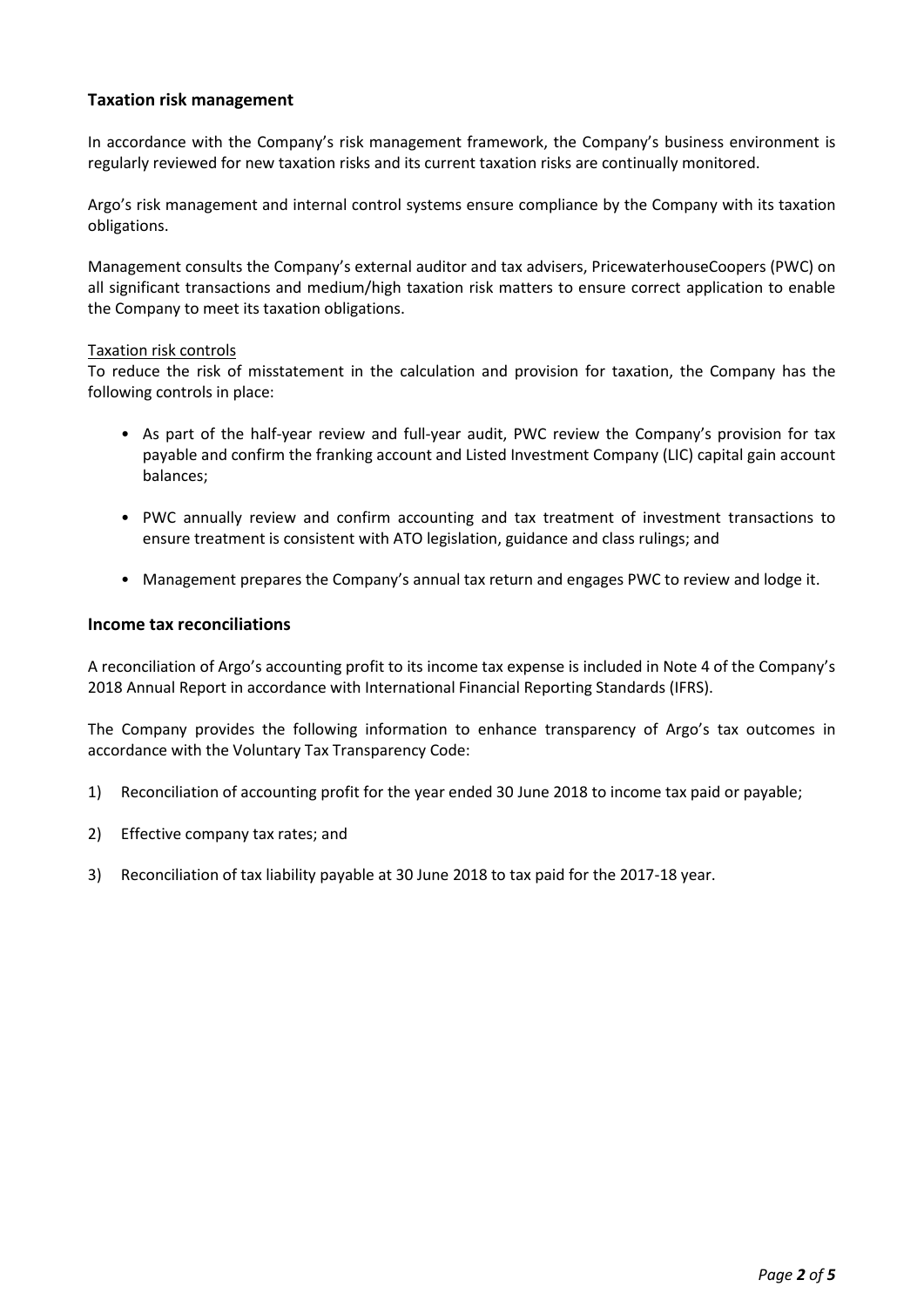**1) Reconciliation of accounting profit for the year ended 30 June 2018 to income tax paid or payable**

|                                                                    | 2018<br>\$000 |
|--------------------------------------------------------------------|---------------|
| Profit for the year before tax                                     | 231,343       |
| Nominal tax at 30%                                                 | 69,403        |
| Less: franking credits on dividends received                       | (54, 408)     |
| Less: other non-taxable items                                      | (2, 199)      |
| Less: over provision in previous year                              | (371)         |
| Income tax expense as per Statement of Profit or Loss              | 12,425        |
| Add: tax on realised capital gains                                 | 21,689        |
| Less: deferred tax temporary differences                           | (5, 364)      |
| Less: PAYG tax instalments paid                                    | (11, 112)     |
| Less: foreign tax credits                                          | (117)         |
| Tax payable as per Statement of Financial Position at 30 June 2018 | 17,521        |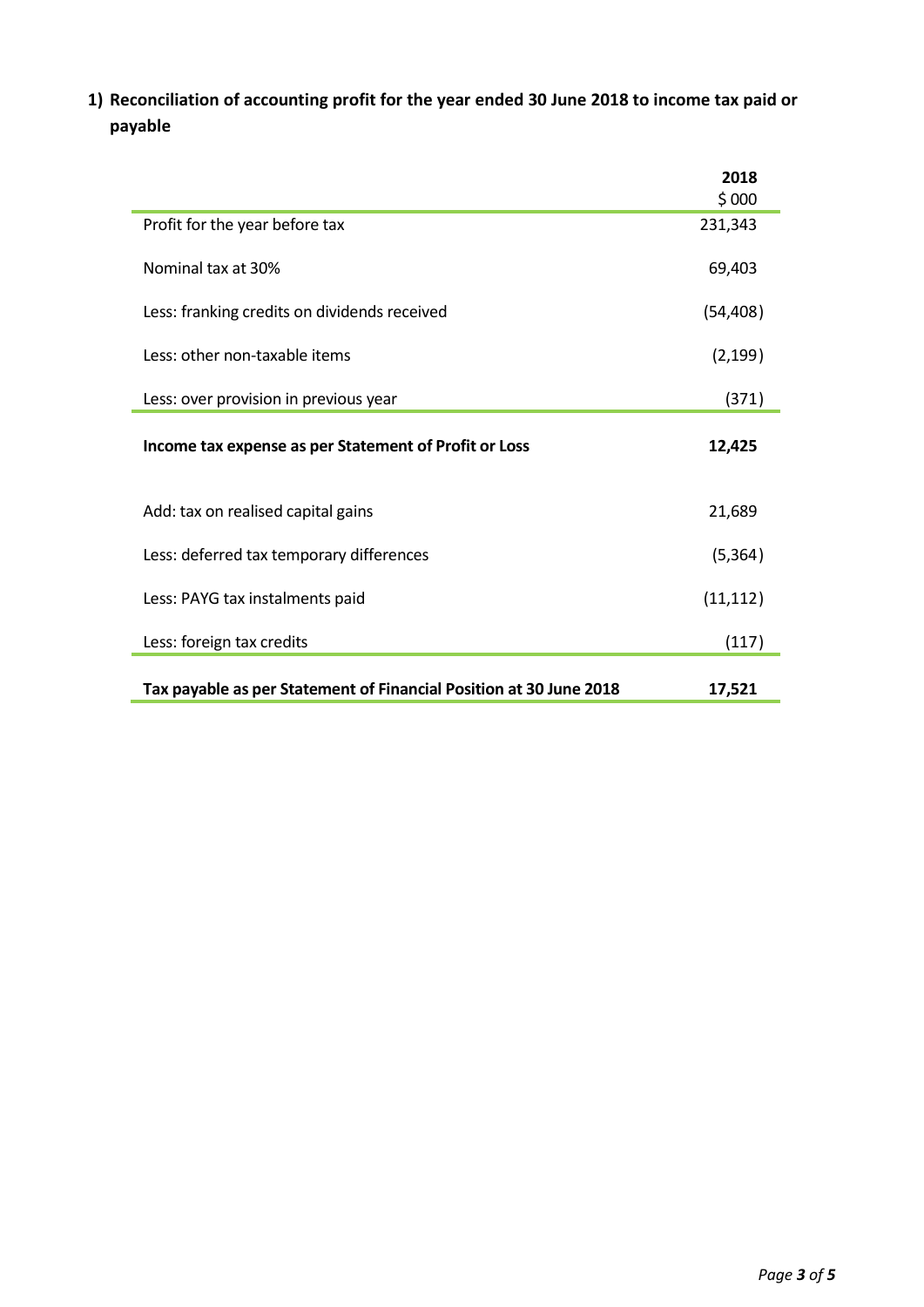## **2) Effective company tax rates**

Franked dividends received by the Company include tax credits which represent the tax already paid and distributed by the source companies.

|                                                             | 2018<br>\$000 |
|-------------------------------------------------------------|---------------|
| Profit for the year before tax                              | 231,343       |
| Franking and foreign tax credits received                   | 54,525        |
| Income tax expense as per Statement of Profit or Loss       | 12,425        |
| Tax expense including tax paid on dividends received        | 66,950        |
| Effective tax rate including tax paid on dividends received | 28.9%         |

The effective tax rate including tax paid on dividends received is less than the company tax rate of 30% due to non-assessable trust income received, dividends accrued at balance date and the over provision of tax from the previous year.

Excluding the franking and foreign credits received the effective tax rate would be **5.4%**.